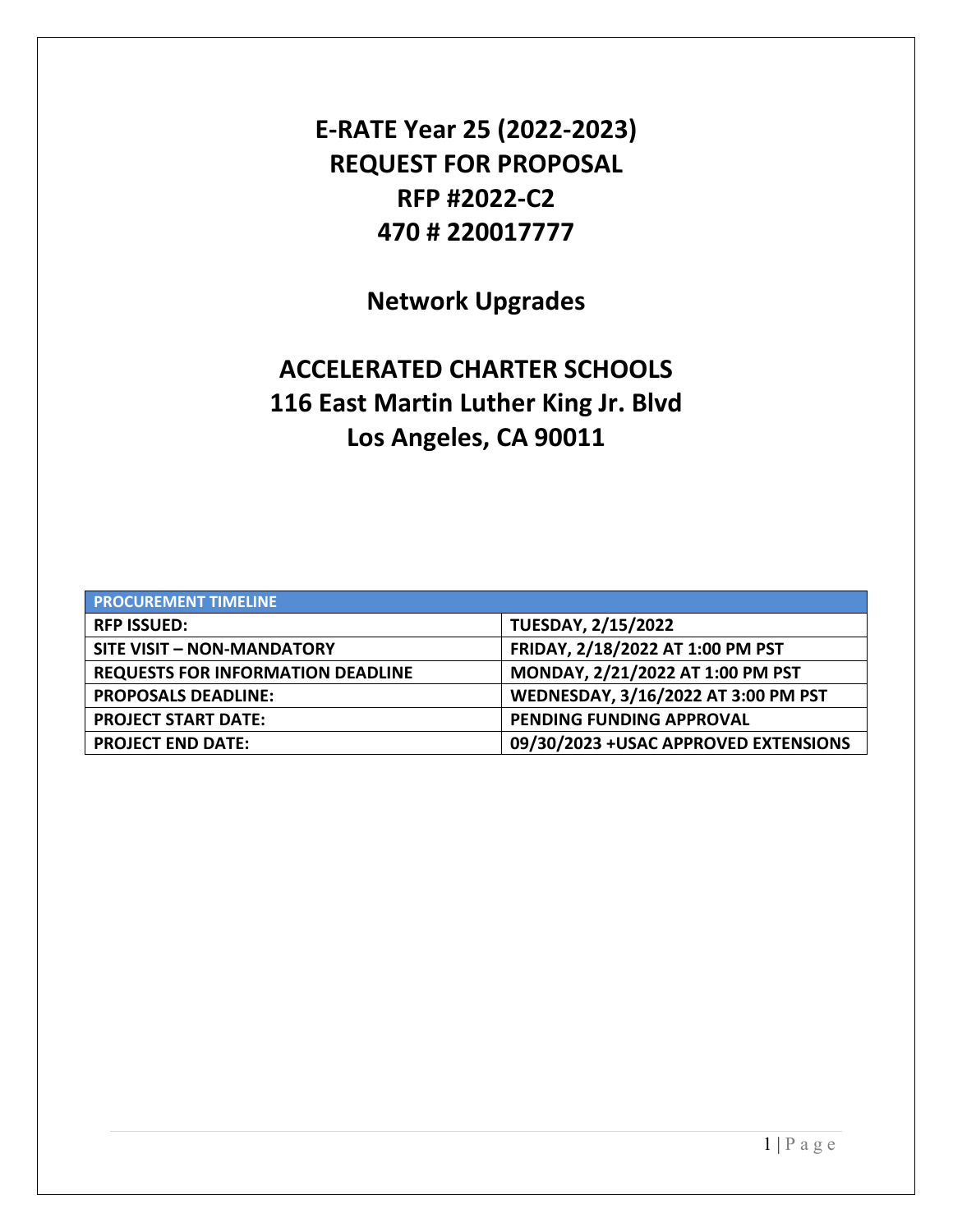## **Service Provider Criteria and Contract Requirements**

## **E-RATE SUPPLEMENTAL TERMS AND CONDITIONS**

*Signed copy to be returned with bid response.* 

The Telecommunications Act of 1996 established a fund by which Schools and Libraries across the Country could access discounts on eligible telecommunications products and services. The program is commonly known as the E-rate Program. The eligibility for discounts on internet access, telecommunications products and services, internal connection products, services and maintenance is determined by the Federal Communications Commission (FCC). Funding is made available upon application approval by the Schools and Libraries Division (SLD) of the Universal Service Administrative Company (USAC), which was established by the Act. The amount of discount is based on the numbers of students receiving free and reduced price meals.

#### **1) E-RATE CONTINGENCY**

The project herein may be contingent upon the approval of funding from the Universal Service Fund's Schools and Libraries Program, otherwise known as E-rate. Even after award of contract(s) and/or E-rate funding approval is obtained, the Accelerated Schools may or may not proceed with the project, in whole or in part. Execution of the project, in whole or in part, is solely at the discretion of the Accelerated Schools.

#### **2) SERVICE PROVIDER REQUIREMENTS**

The Accelerated Schools expects Service Providers to make themselves thoroughly familiar with any rules or regulations regarding the E-rate program.

- a. Service Providers are required to be in full compliance with all current requirements and future requirements issued by the SLD throughout the contractual period of any contract entered into as a result of this RFP.
- b. Service Providers are responsible for providing a valid SPIN (Service Provider Identification Number). More information about obtaining a SPIN may be found at this website: https://www.usac.org/e-rate/service-providers/step-1-obtaina-spin/
- c. Service Providers are responsible for providing a valid Federal Communications Commission (FCC) Registration Number (FRN) at the time the bid is submitted. More information about obtaining an FRN may be found at this website: https://fjallfoss.fcc.gov/coresWeb/publicHome.do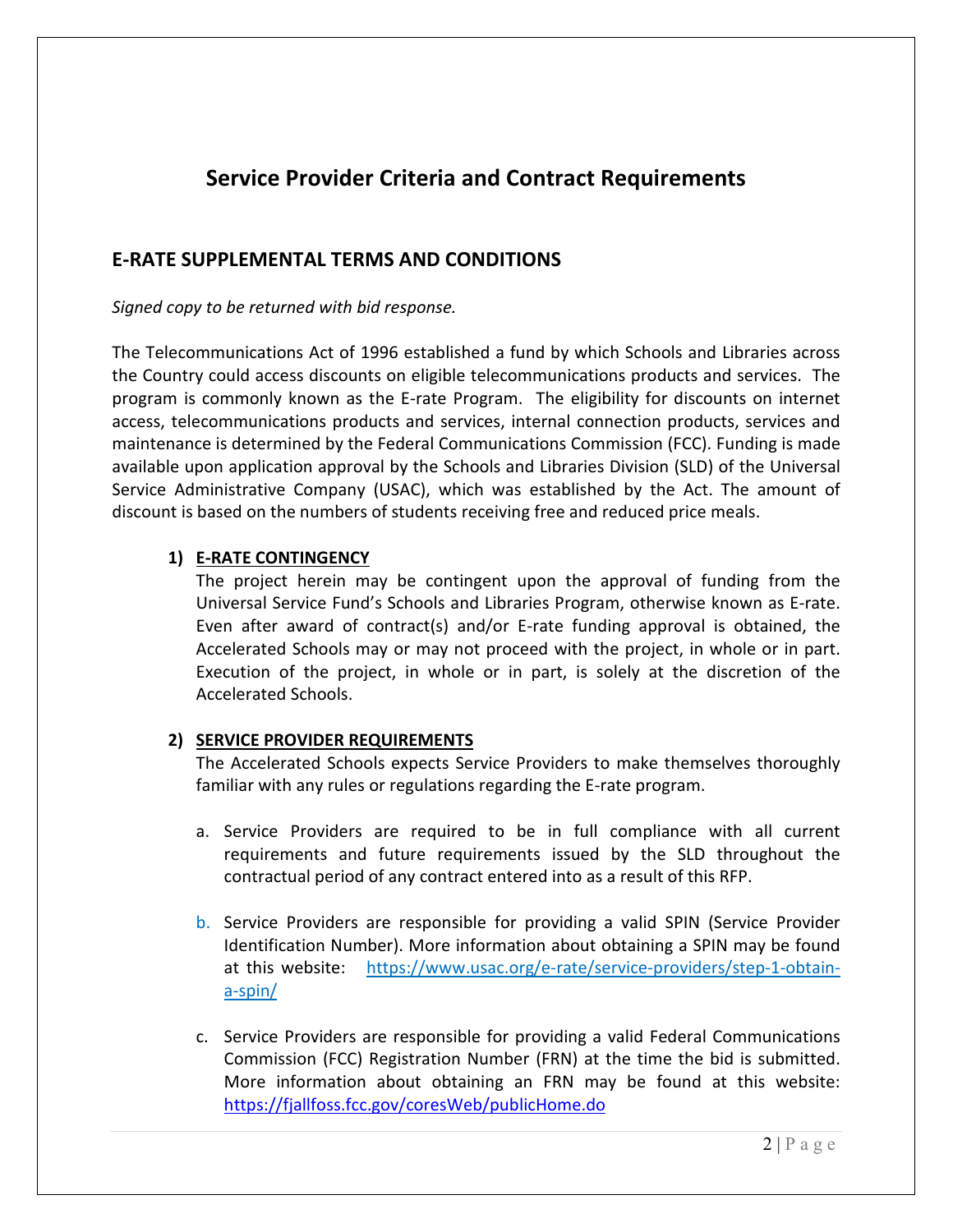- d. Service Providers are responsible for providing evidence of FCC Green Light Status at the time the bid is submitted. Any potential bidder found to be in Red Light Status must provide an explanation of the steps it is undertaking to be removed to Red Light Status and the expected timeframe for resolution. A Service Provider's sustained Red Light Status may be grounds for contract termination as it could prohibit the Service Provider from providing E-rate discounts in a timely manner which would cause harm to the Applicant. More information about FCC Red and Green Light Status may be found at this website: http://www.fcc.gov/debt\_collection/welcome.html
- e. Products and services must be delivered before billing can commence. At no time may the Service Provider invoice before July 1, 2022.
- f. Prices must be held firm for the duration of the associated E-rate Funding Year(s) or until all work associated with the project is complete (including any contract and USAC approved extensions).
- g. Goods and services provided shall be clearly designated as "E-rate Eligible". Noneligible goods and services shall be clearly called out as 100% non-eligible or shall be "cost allocated" to show the percentage of eligible costs per SLD guidelines.
- **h. Within one (1) week of award, the awarded Service Provider must provide the Accelerated Schools a bill of materials using a completed USAC "Item 21 Template". Subsequent schedules of values and invoices for each site must match Item 21 Attachment or subsequent service substitutions. A summary sheet must also be provided to provide the cumulative amount for all sites.**
- i. In the event of questions during an E-rate pre-commitment review, postcommitment review and/or audit inquiry, the awarded Service Provider is expected to reply within 3 days to questions associated with its proposal.
- j. The awarded Service Provider is required to send copies of all forms and invoices to the Accelerated Schools prior to invoicing USAC for pre-approval. Failure to comply with this requirement may result in the Accelerated Schools placing the vendor on an "Invoice Check" with the USAC https://www.usac.org/erate/applicant-process/invoicing/invoice-check/
- k. Services providers must comply with the FCC rules for Lowest Corresponding Price ("LCP"). Further details on LCP may be obtained at USAC's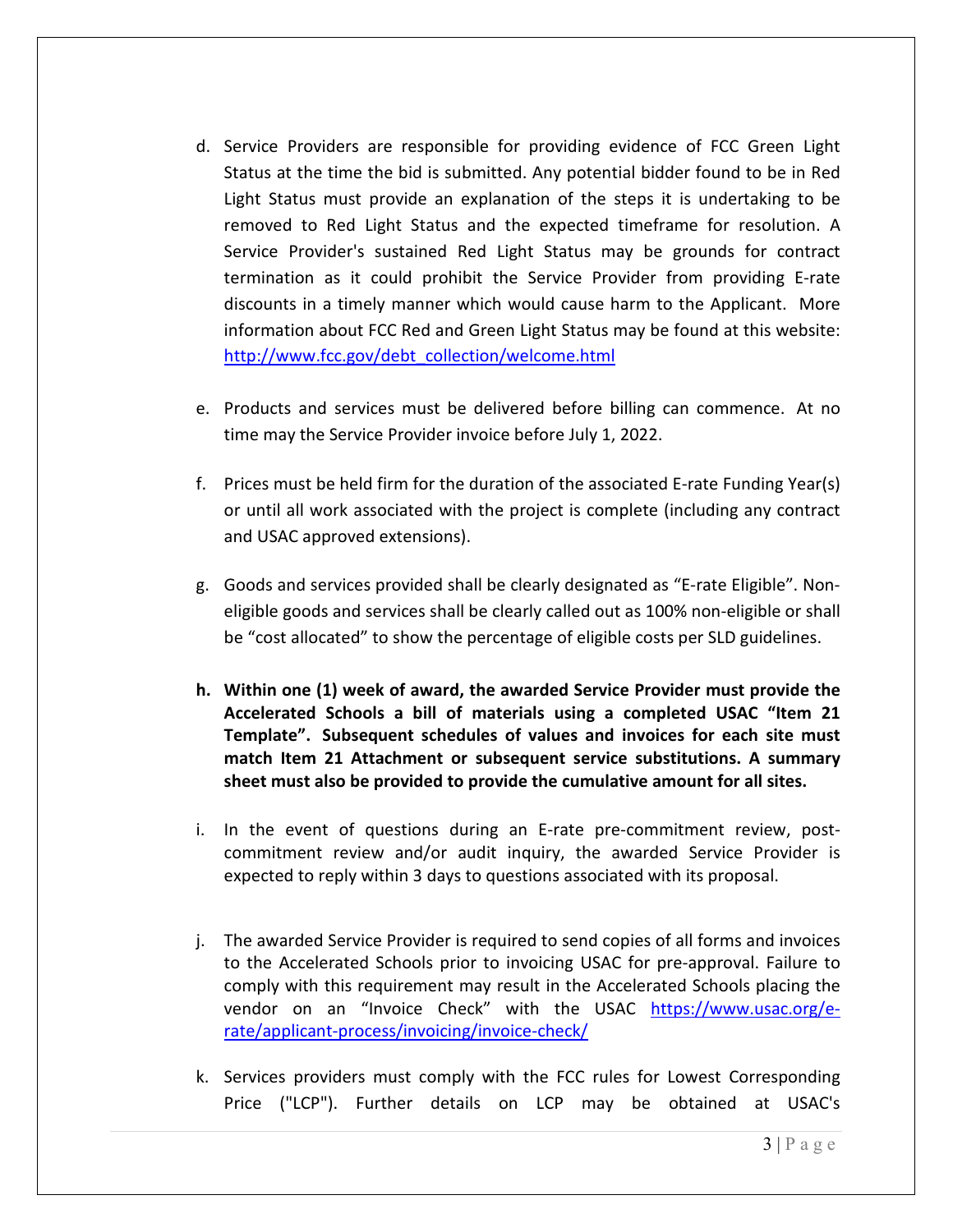website: https://www.usac.org/e-rate/service-providers/step-2-responding-tobids/lowest-corresponding-price/

## **3) SERVICE PROVIDER ACKNOWLEDGEMENTS**

- a. The Service Provider acknowledges that no change in the products and/or services specified in this document will be allowed without prior written approval from the Accelerated Schools and a USAC service substitution approval with the exception of a Global Service Substitutions.
- b. The Service Provider acknowledges that all pricing and technology infrastructure information in its bid shall be considered as public and non-confidential pursuant to §54.504 (2)(i)(ii).
- c. The Service Provider acknowledges that its offer is considered to be the lowest corresponding price pursuant to  $\S$  54.511(b). Further details on LCP may be obtained at USAC's website: https://www.usac.org/e-rate/serviceproviders/step-2-responding-to-bids/lowest-corresponding-price/. Should it not be the lowest corresponding price, the service provider must disclose the conditions leading to the applicant being charged in excess of lowest corresponding price.
- d. BIDDERS are required to comply with the FCC's Lowest Corresponding Price ("LCP") Requirement for all equipment and Services. BIDDER acknowledges that BIDDER is solely responsible to comply with LCP requirements. To the extent that USAC finds an LCP violation and reduces the E-rate Funding, BIDDER agrees that it will not hold the Accelerated Schools liable for any shortfall in E-rate funding and will be responsible for any ensuing appeals, COMADS and/or RIDFS.
- e. The Service Provider attests that its offer does not violate the FCC's Supply Chain certifications included in the FCC Form 473. Supply Chain requirements and certifications can be viewed at USAC's Website: https://www.usac.org/about/reports-orders/supply-chain/.
- f. This offer is in full compliance with USAC's Free Services Advisory https://www.usac.org/e-rate/applicant-process/competitive-bidding/freeservices-advisory/. There are no free services offered that would predicate an artificial discount and preclude the applicant from paying its proportionate nondiscounted share of costs. The service provider agrees to provide substantiating documentation to support this assertion should the applicant, USAC, or the FCC request it.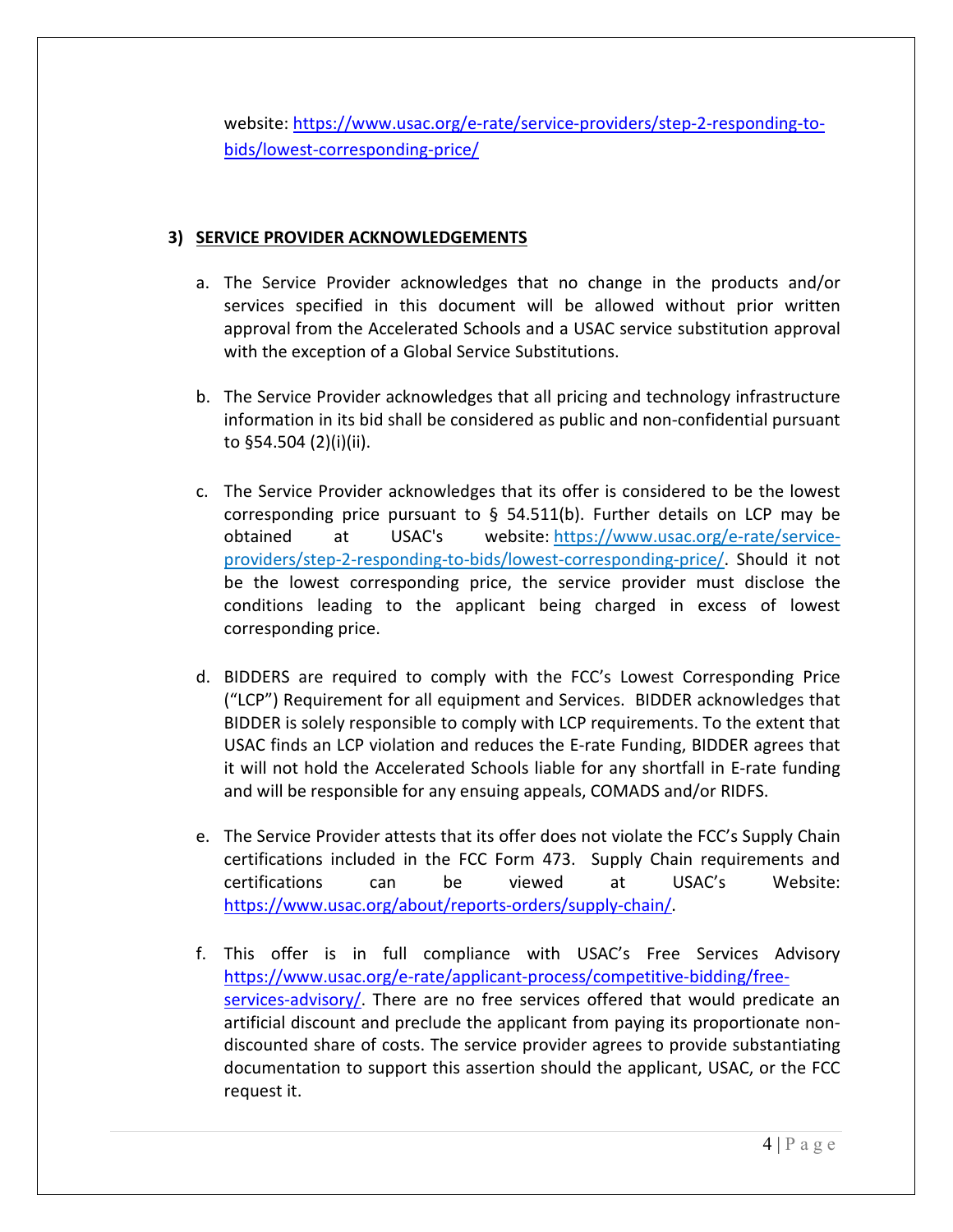## **4) STARTING SERVICES/ADVANCE INSTALLATION – Category 1 Services**

The annual E-rate Funding Year begins on July 1 and expires on June 30 of each calendar year. Regardless of the contract "effective date", E-rate eligible goods and/or services requested in this RFP shall be delivered no earlier than the start of the 2022 funding year (July 1, 2022). If Category 1 services (Telecommunication Services and Internet access) will begin on or shortly after July 1 of a funding year, the service provider, in some cases, may need to undertake some construction and installation work prior to the beginning of that funding year. Within the limitations indicated below, the infrastructure costs of a service provider can be deemed to be delivered at the same time that the associated Category 1 services begin. That is, if services begin on July 1, then the delivery of service provider infrastructure necessary for those services can be considered as also delivered on July 1. However, NO INVOICING can take place prior to July 1 of the associated Funding Year.

## **EARLY FUNDING CONDITIONS**

## **Category 1**

There are four conditions that must be met in order for USAC to provide support in a funding year for Category 1 infrastructure costs incurred prior to that funding year.

- *Initiation of installation cannot take place before selection of the service provider pursuant to a posted Form 470 and in any event no earlier than six months prior to July 1 of the funding year.*
- *The Category 1 service must depend on the installation of the infrastructure.*
- *The underlying Category 1 service cannot have a service start date prior to July 1 of the funding year.*
- *No invoices can be submitted to USAC for reimbursement prior to July 1 of the funding year.*

For more information, please refer to the FCC Order involving the Nassau County Board of Cooperative Educational Services (DA 02-3365  $\blacktriangle$ , released December 6, 2002). This FCC decision only applies to Priority 1 services (telecommunications services and Internet access).

The complete text can be found at the following URL: https://www.usac.org/e-rate/applicant-process/starting-services/advanceinstallation/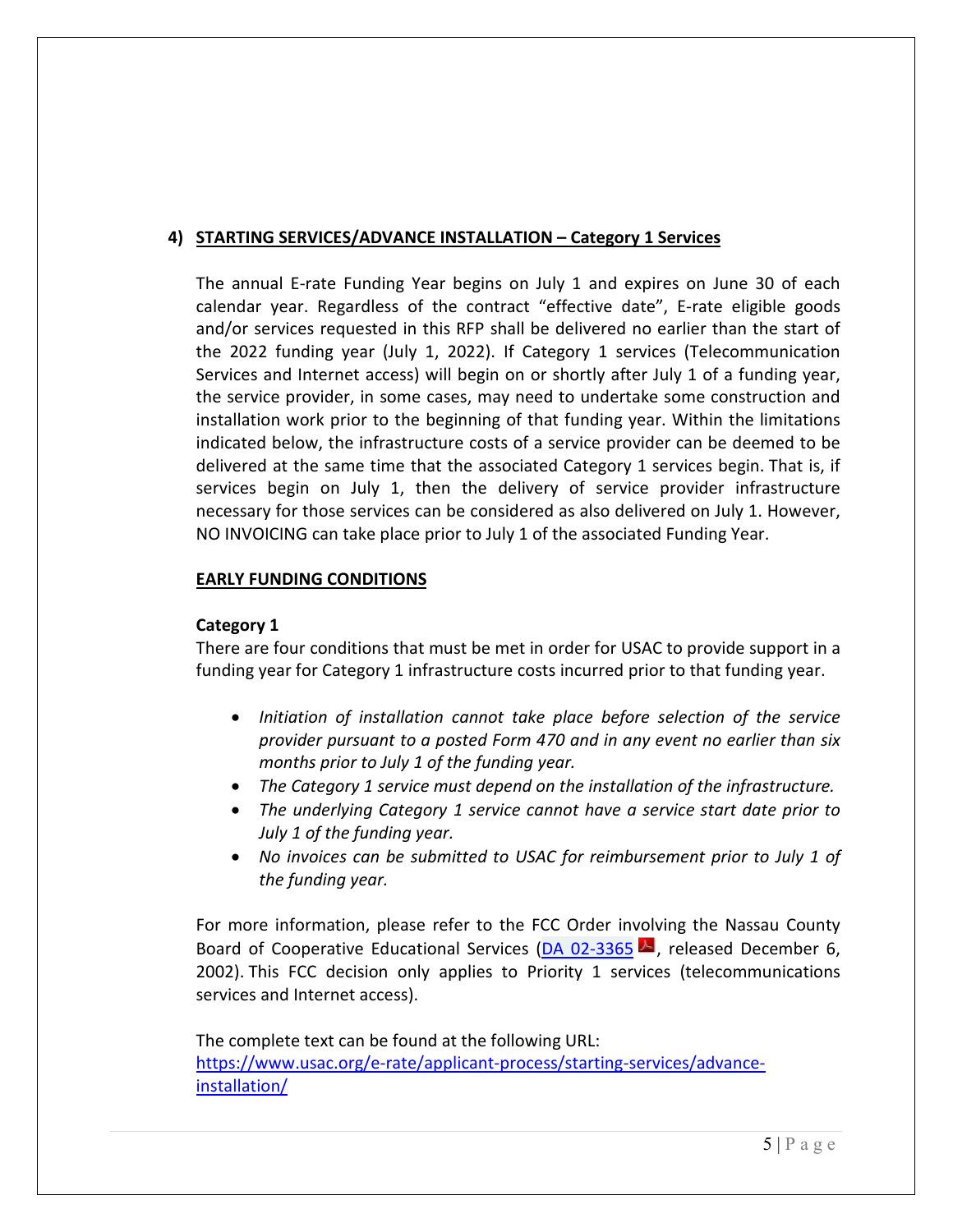#### **Category 2**

There is one condition that allows USAC to provide support in a funding year for Category 2 installation costs incurred prior to that funding year.

 *We also amend our rules for category two non-recurring services to permit applicants to seek support for category two eligible services purchased on or after April 1, three months prior to the start of funding year on July 1. This will provide schools with the flexibility to purchase equipment in preparation for the summer recess and provide the maximum amount of time during the summer to install these critical networks.* 

For more information, please refer to the FCC Report and Order and Further Notice of Proposed Rulemaking (FCC 14-99  $\blacktriangleright$  released July 23, 2014). This FCC decision only applies to Category 2 services (Internal Connections).

However, NO INVOICING can take place prior to July 1 of the funding year.

#### **5) INVOICING**

- a. The Service Provider agrees to bill and receive a portion of the payment for the provisions of goods and services described herein directly from USAC via the Form 474 Service Provider Invoice (SPI). The Accelerated Schools will only be responsible for paying its non-discounted share of costs and does not intend to use the BEAR process (Form 472). The maximum percentage the Accelerated Schools will be liable for is the pre-discount amount minus the funded amount as shown on the FCC Form 471 Block 5 and any identified ineligible costs. Upon the successful receipt or posting of a Funding Commitment Decision Letter from the SLD and submission, certification and USAC approval of Form 486, the Accelerated Schools shall pay only the discounted amount beginning with the billing cycle immediately following said approval. Alternatively, should the Accelerated Schools decide that it is in the best interest of the Accelerated Schools to file a Form 472, the Accelerated Schools will inform the Service Provider of its intent.
- b. All Service Provider invoicing to USAC must be completed within 120 days from the last day of service. Should the Service Provider fail to invoice USAC in a timely manner, the Accelerated Schools will only be responsible for paying its non-discounted share.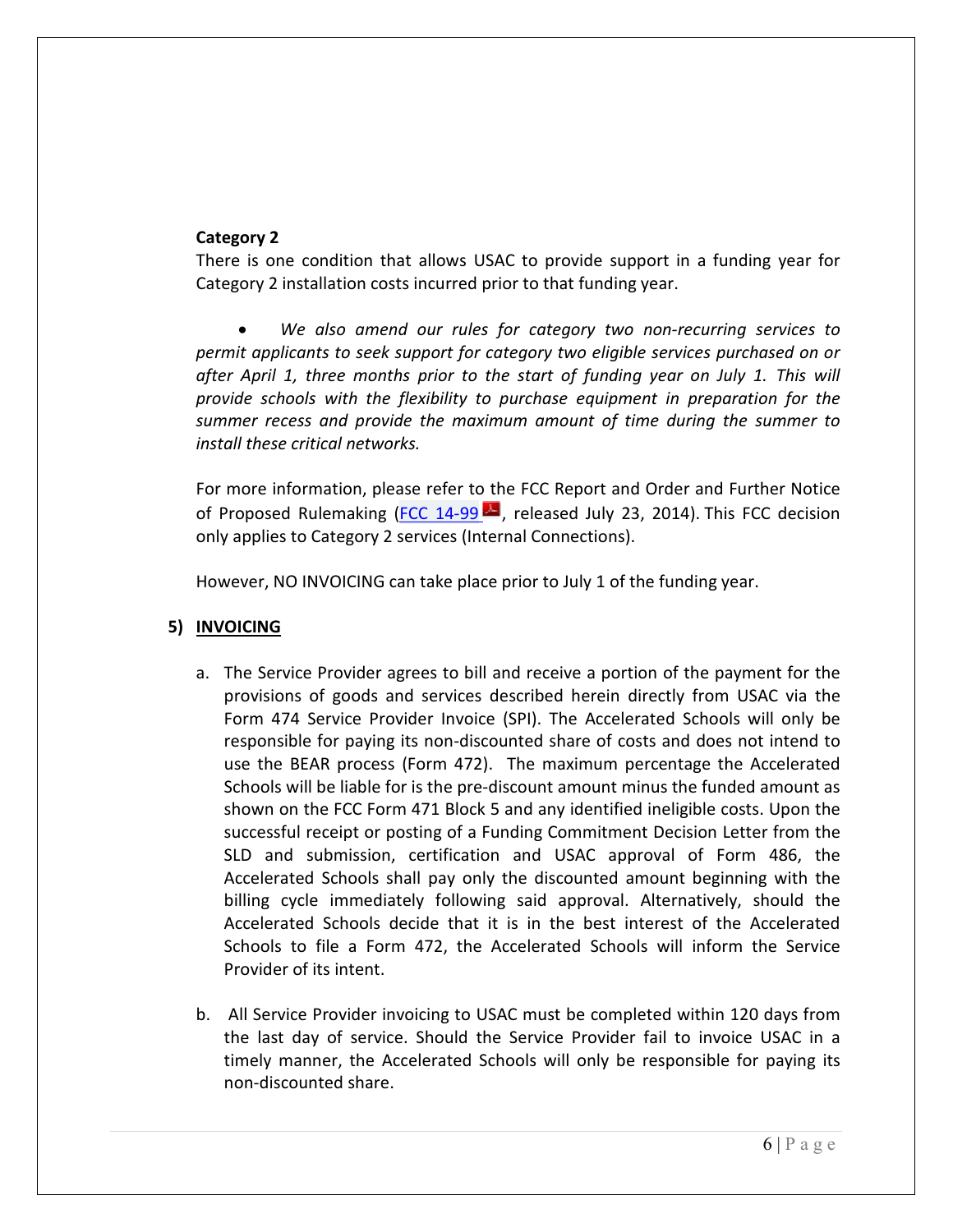#### **6) FCC/SLD AUDITABILITY**

The E-rate program requires that all records be retained for at least ten (10) years from the last date of service provided on a particular funding request. Respondent hereby agrees to retain all books, records, and other documents relative to any Agreement resulting from this RFP for ten (10) years after final payment. The Accelerated Schools, its authorized agents, and/or auditors reserves the right to perform or have performed an audit of the records of the Respondent and therefore shall have full access to and the right to examine any of said materials within a reasonable period of time during said period.

## **7) PROCUREMENT OF ADDITIONAL GOODS AND/OR SERVICES/COTERMINOUS EXPIRATION**

During the term of any Agreement resulting from this RFP, the Accelerated Schools may elect to procure additional or like goods and/or services offered by the Respondent. Such services shall be negotiated and obtained via an official amendment to this Agreement and approval by the Accelerated Schools' Governing Board. All terms, conditions, warranties, obligations, maintenance and support of said goods or services shall have a coterminous expiration date with the original date of this Agreement. The Accelerated Schools shall not enter into a separate Agreement for said goods or services. Respondents must state in their proposal that they acknowledge, accept and are in agreement with coterminous expiration conditions.

I, the undersigned, as an authorized agent of \_\_\_\_\_\_\_\_\_\_\_\_\_\_\_\_\_\_\_\_\_\_\_\_\_\_\_\_\_\_\_\_\_\_ (Service Provider Name), hereby certify that I have read the E-rate Supplemental Terms and Conditions, am fully compliant and intend to cooperate with the E-rate process as outlined above.

| Signature:           | Title: |  |
|----------------------|--------|--|
| <b>Phone Number:</b> | Email: |  |

**Service Provider Name:**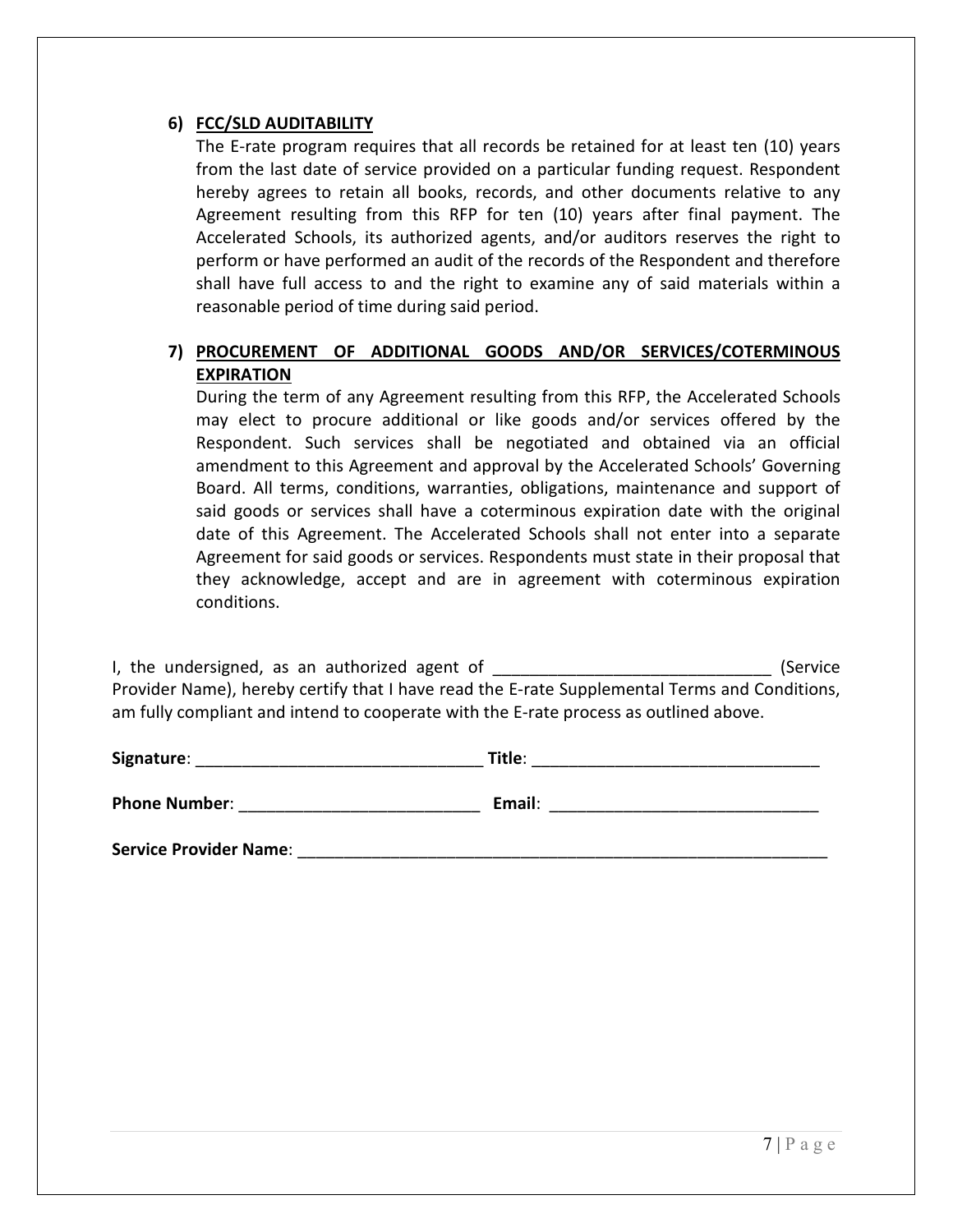#### **Trade Names and Alternatives –**

For convenience in designation on the plans or in the specifications, certain articles or materials to be incorporated in the work may be designated under a trade name or in the name of a manufacturer. Whenever in specifications any materials, process, or article is indicated or specified by grade, patent, or proprietary name or by name of manufacturer, such specification shall be deemed to be used for the purpose of facilitating description of material, process or article desired and shall be deemed to be followed by the words "or equal," and service provider may, unless otherwise stated, offer any material, process or article which shall be substantially equal or better in every respect to that so indicated or specified. Burden of proof as to equality of any material, process or article shall rest with service provider. **Service Provider shall submit request together with substantiating data for substitution of any "or equal" item within the response by the closing of bids.** Provision authorizing submission of "or equal" justification data shall not in any way authorize an extension of time of bid response.

## *Please note: All "or equal" components must not void and must be supported by corresponding manufacturer warranty.*

The Accelerated Schools retains the right to be sole judge as to whether equivalency has been proven and whether alternatives will be accepted.

#### **Award of Contract**

The Accelerated Schools does not guarantee an award of a contract(s) and it reserves the right to select the firm(s) that it considers to be in the best interest of the Accelerated Schools. Award of contract may be contingent upon the approval of funding from the Schools and Libraries Universal Service Administrative Company ("USAC").

The Accelerated Schools reserves the right to award none, some, or all the proposal. For instance, if a response exceeds the E-rate funding limits set by USAC, the Accelerated Schools may choose to only award up to the E-rate funding limit, less or more.

The Accelerated Schools reserves the right to accept or reject any or all proposals, to negotiate with any or all responsible submitters, and to waive any informality in the Proposal. Firms submitting proposals shall be responsible for any and all expenses that they may incur in preparing proposals.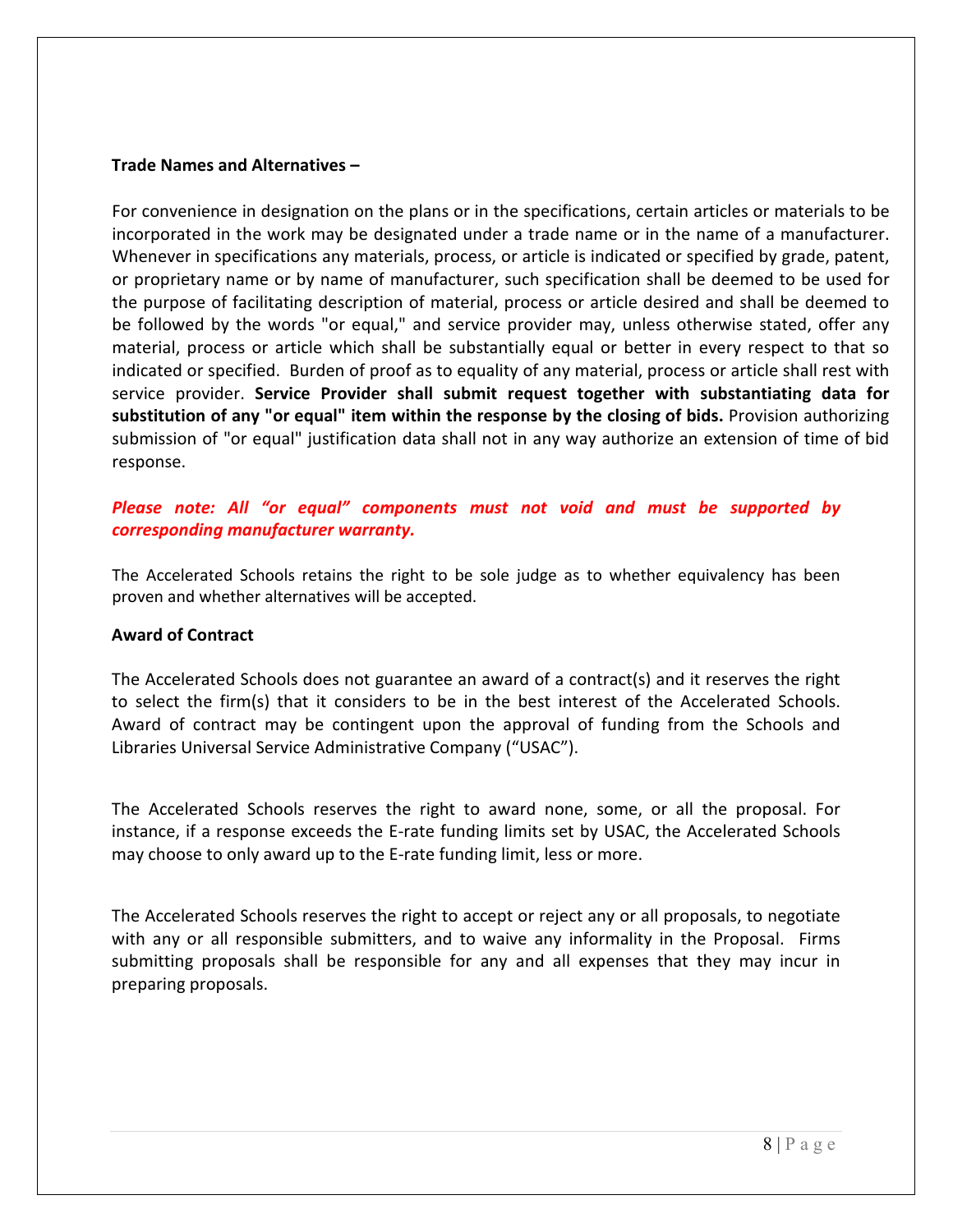#### **Request for Proposal Preparation Cost**

Costs for preparing responses and any other related material is the responsibility of the VENDOR and shall not be chargeable in any manner to the Accelerated Schools. The Accelerated Schools will not be held liable for any cost incurred by VENDORS in responding to the RFP.

#### **Order Term**

Accelerated Schools reserves the right to order quantities in any size lot or lots of quantities. Pricing must remain firm for the period of April 1, 2022 thru September 30, 2023. The Accelerated Schools reserves the right to extend the intent to purchase for additional annual term(s) through September 30, 2024.

#### **Right to Reject Any and All Quotes**

The Accelerated Schools reserves the right to reject any or all quotation submittals and to waive any informalities or regularities. The Service Provider's quotation submission is recognition of this right.

In addition, the Accelerated Schools reserves the right to fund, (proceed with project or purchase) or not to fund, regardless of E-Rate approval.

The Accelerated Schools reserves the right to award for some, all, or none of the products and services sought herein.

#### **EVALUATION AND SELECTION CRITERIA**

The Accelerated Schools, in compliance with Federal Communications Commission (FCC) rules, will award to the vendor(s) providing the most cost-effective service offering. Per the Sixth Report and Order, FCC 10-175, FCC rules dictate the following:

*§ 54.503 (c)(2)(vii) All bids submitted for eligible products and services will be carefully considered, with price being the primary factor, and the bid selected will be for the most costeffective service offering consistent with § 54.511.* 

*§ 54.511 Ordering Services (a) Selecting a provider of eligible services. In selecting a provider of eligible services, schools, libraries, library consortia, and consortia including any of those entities*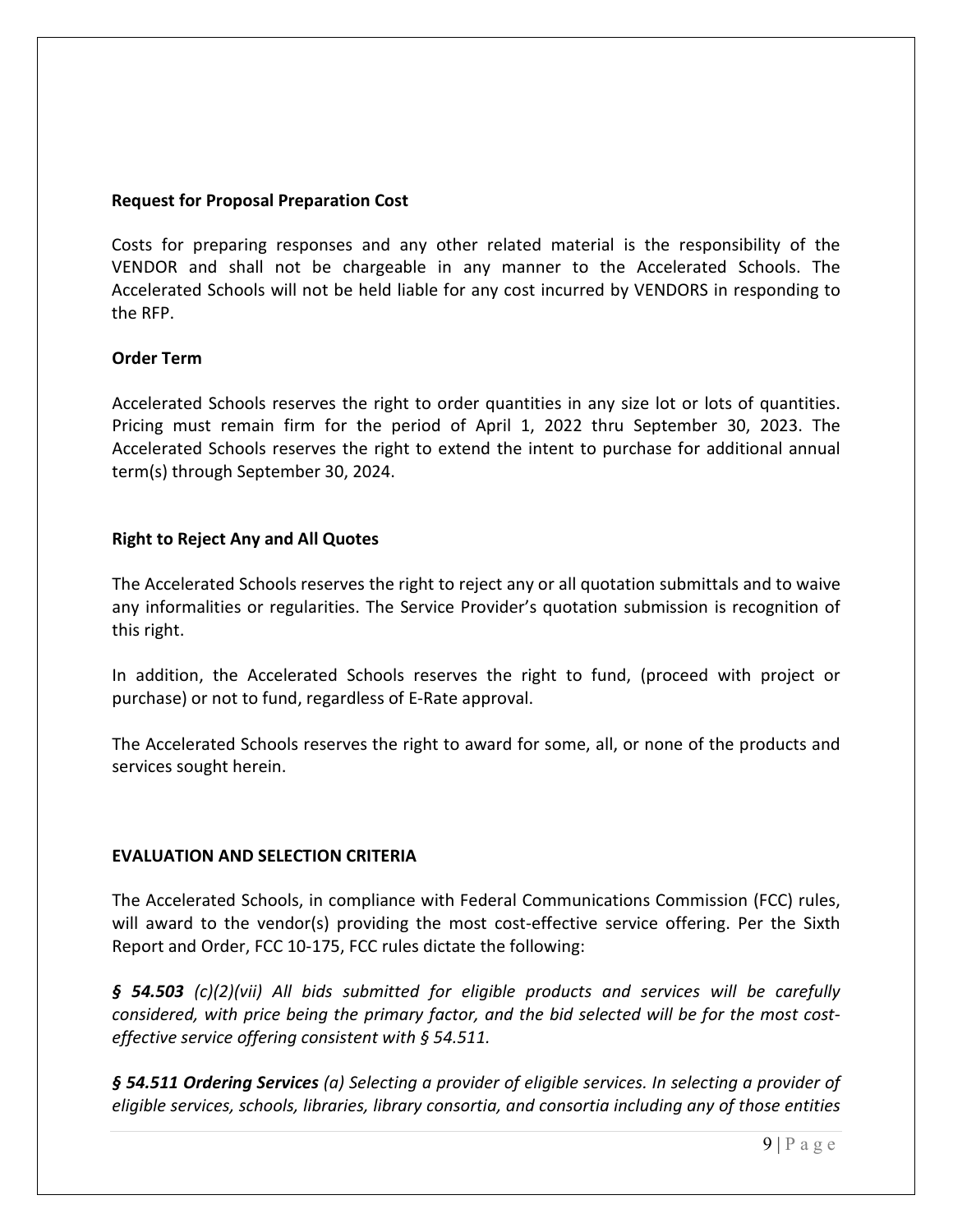*shall carefully consider all bids submitted and must select the most cost-effective service offering. In determining which service offering is the most cost-effective, entities may consider relevant factors other than the pre-discount prices submitted by providers, but price should be the primary factor considered.* 

Therefore, the Accelerated Schools may consider factors other than price alone in the consideration of bids; price for E-rate eligible goods and services will be the primary factor considered.

#### **SELECTION CRITERIA:**

The criteria used for evaluation each proposal, may be, but is not limited to:

| No.            | Factor                                                                         | <b>Total Points</b> |
|----------------|--------------------------------------------------------------------------------|---------------------|
|                |                                                                                | <b>Available</b>    |
| 1              | Cost of eligible goods and services                                            | 20                  |
| $\overline{2}$ | Cost of ineligible goods and services                                          | 15                  |
| 3              | Vendor quote meets Accelerated Schools' minimum specifications                 | 15                  |
| 4              | <b>Experience with Accelerated Schools</b>                                     | 15                  |
| 5              | Ability to deliver service at start of funding year                            | 10                  |
| 6              | Ability to deliver service throughout Accelerated Schools geographic<br>region | 15                  |
|                | Financial stability                                                            | 10                  |
|                | <b>Total Points</b>                                                            | 100                 |

Price will remain the highest weighted factor in evaluation criteria, however, the percentages are subject to change at the discretion of Accelerated Schools.

#### **NON-MANDATORY SITE VISIT**

Accelerated Schools will host a walkthrough on February 18, 2022, at 1pm. Vendors should meet at 4000 South Main Street, Los Angeles, CA 90037. Please RSVP by February 17<sup>th</sup> by emailing cgarcia@accelerated.org.

#### **REQUESTS FOR INFORMATION**

All inquiries must be submitted via e-mail to Carlos Garcia (cgarcia@accelerated.org) and copy to Jessica Olsen (jolsen@csmcentral.com) by the deadline in timeline on page 1 of this RFP. Please reference **470# 220017777 Network Upgrades** in the subject line.

All addendum(s), questions and answers will be posted to the Accelerated Schools' website at https://www.accelerated.org/ in addition to the E-rate EPC website at https://portal.usac.org/suite/.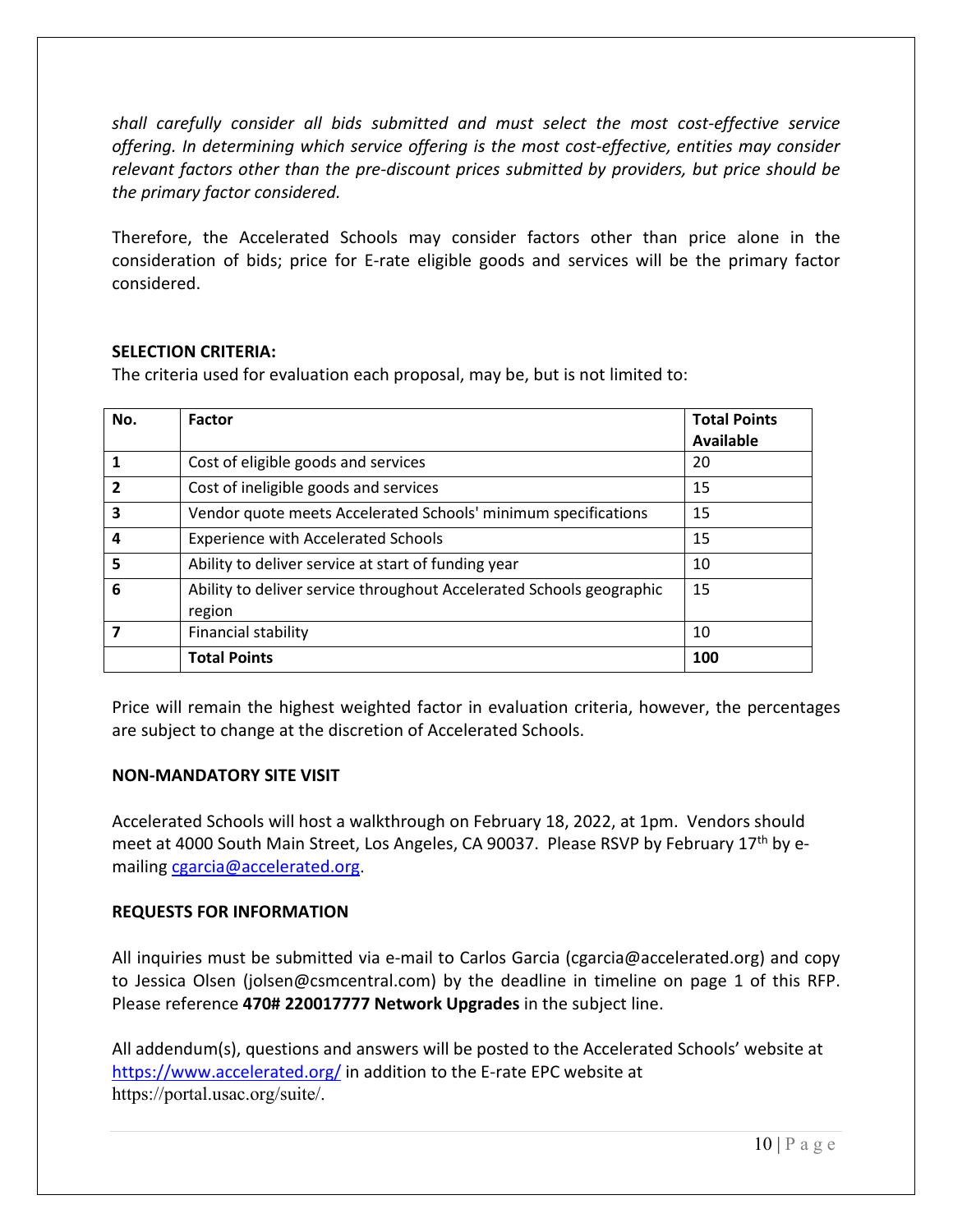Please "Follow" the Form 470 to receive all EPC updates pertaining to the Form 470.

#### **BID SUBMISSION INSTRUCTIONS**

All offers **must** be submitted to the contact information below by the deadline indicated in timeline on page 1 of this RFP.

#### **Bid Submission via E-mail ONLY**

All offers may be submitted to the contact information below by the deadline indicated in timeline on page 1 of this RFP.

**Contact Information:**  Carlos Garcia IT Director cgarcia@accelerated.org

Copy to Jessica Olsen at jolsen@csmcentral.com

Proposals should be **clearly labeled in the subject line "Network Upgrade Proposal"** 

It is the sole responsibility of each respondent to ensure all submittals and attachments are received by the Accelerated Schools before the deadline. The Accelerated Schools assumes no responsibility for transmission failures.

*Verification of receipt can be made by contacting Carlos Garcia at cgarcia@accelerated.org.* 

## **SCOPE OF WORK and SPECIFICATIONS**

The Accelerated Schools is seeking to purchase ethernet switches, UPS', network cabling, firewall and wireless access points to upgrade the current data network infrastructure. Our goal is to increase the number of ports and optimize the performance of our network infrastructure while creating an enterprise-class network with high availability. The Accelerated Schools has standardized on Commscope Ruckus ICX platform, and Ruckus 650 access points, therefore Ruckus switches and access points are preferred to achieve a uniform management platform. However, equivalent products are acceptable. If proposing equivalent products, please submit data verifying equivalency with proposal and explaining the integration to the management platform.